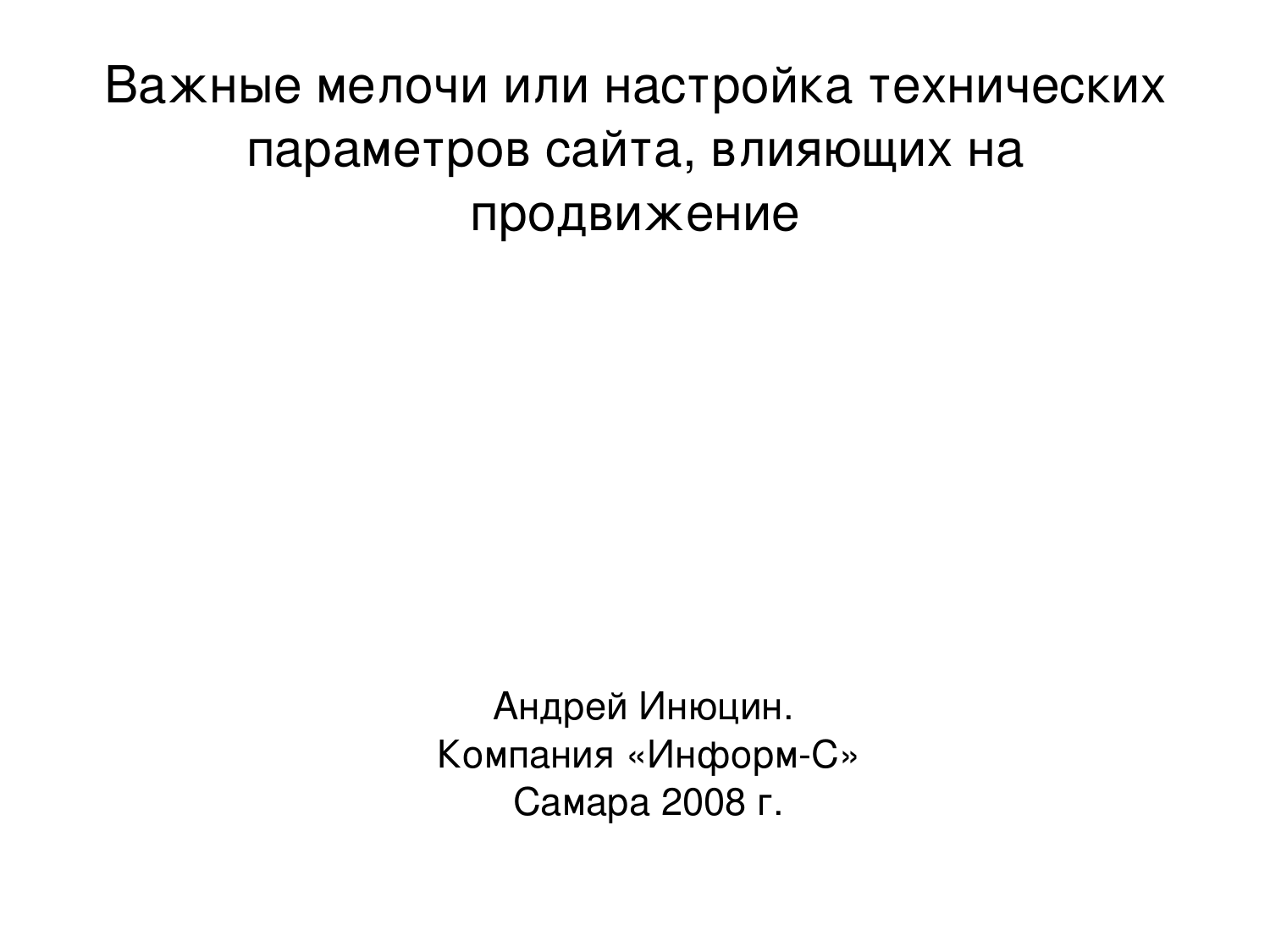# Цели и задачи настройки технических параметров сайта

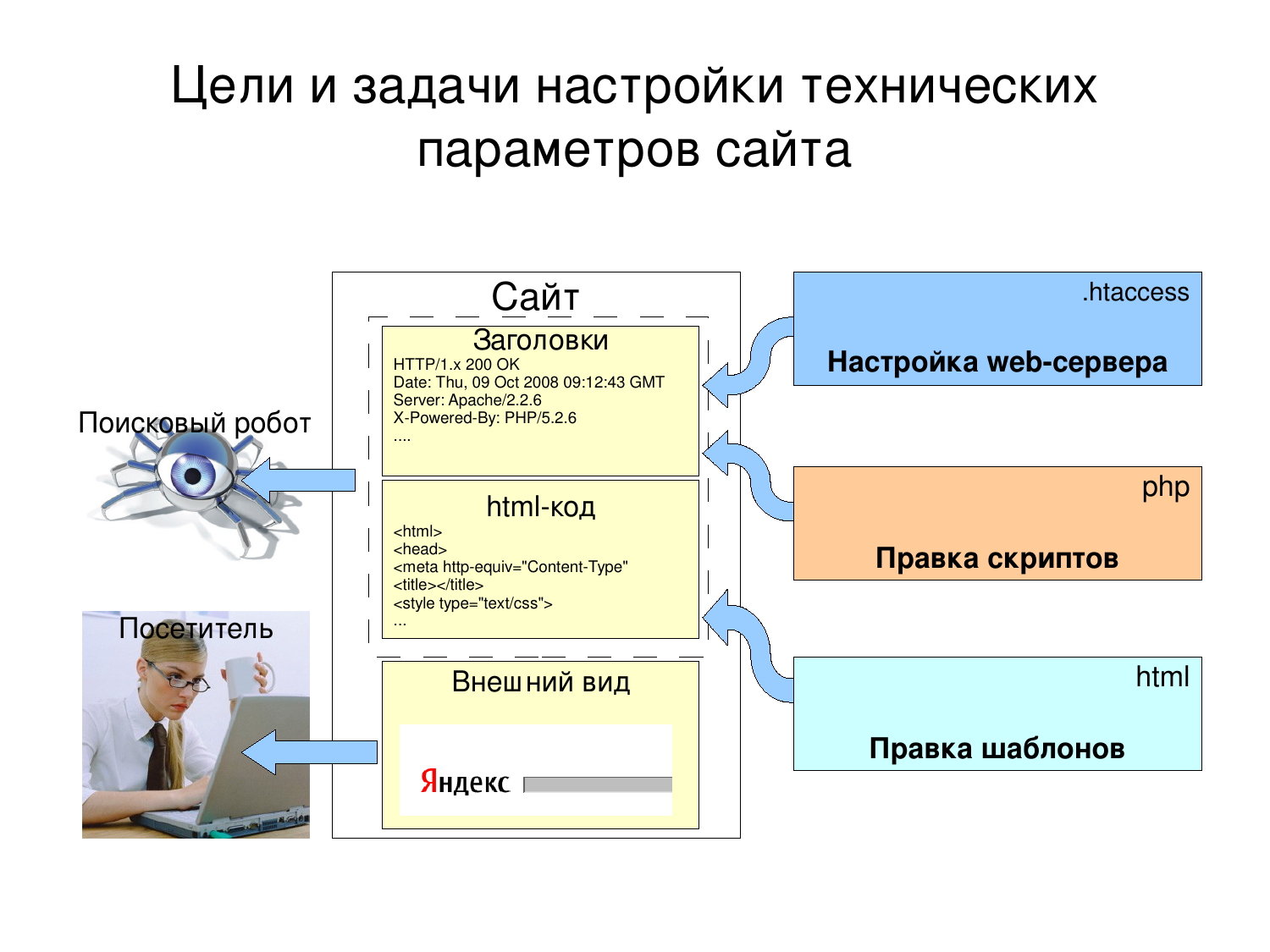- содержимое каталогов.
- редирект на «www»;
- кодировка документа;
- ID сессии в URL;
- дата последнего изменения страницы;

Основные технические параметры

• корректная обработка 404-й ошибки;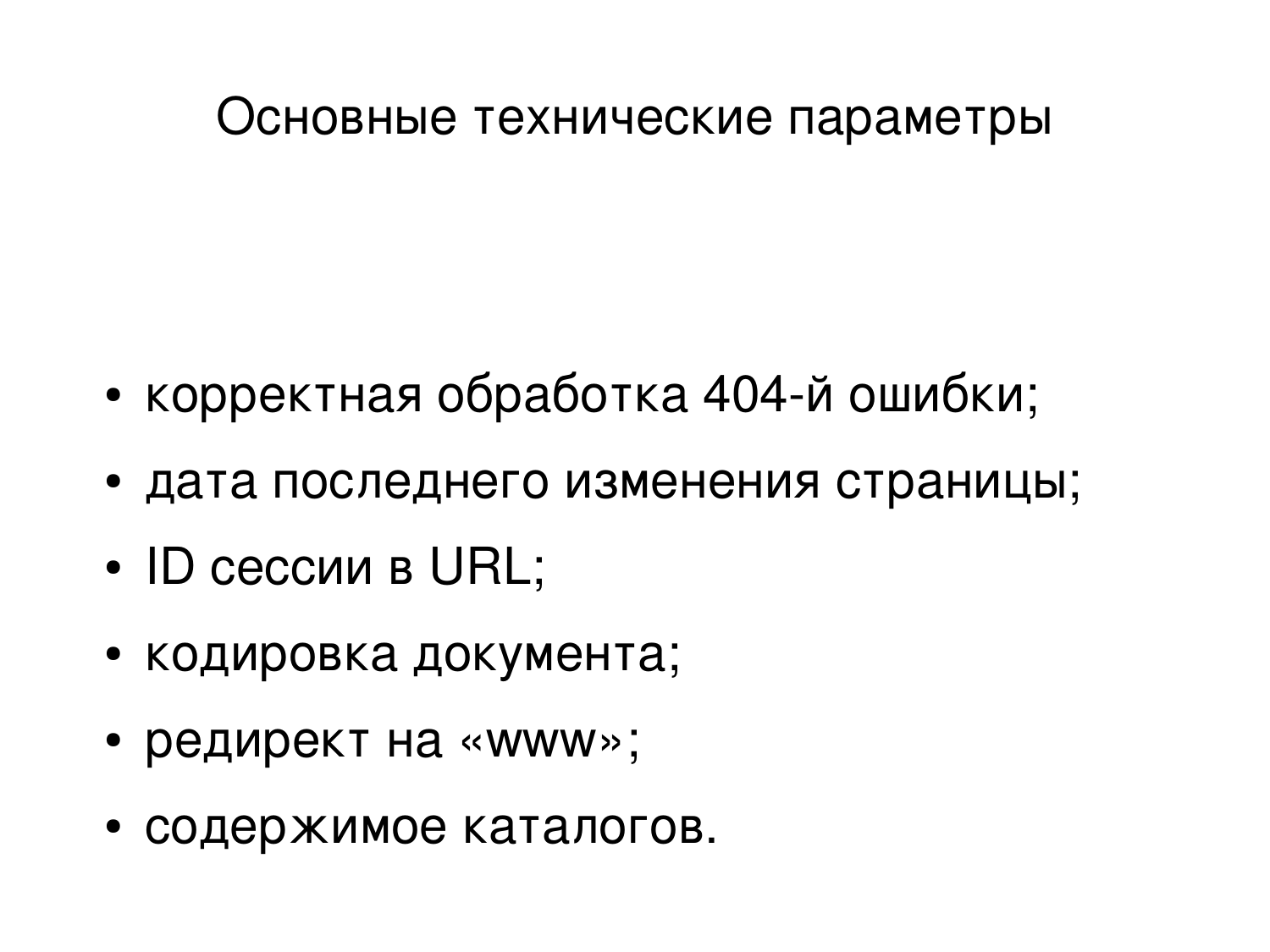# Корректная обработка 404-й ошибки



php

<?php header("HTTP/1.x 404 Not Found");?>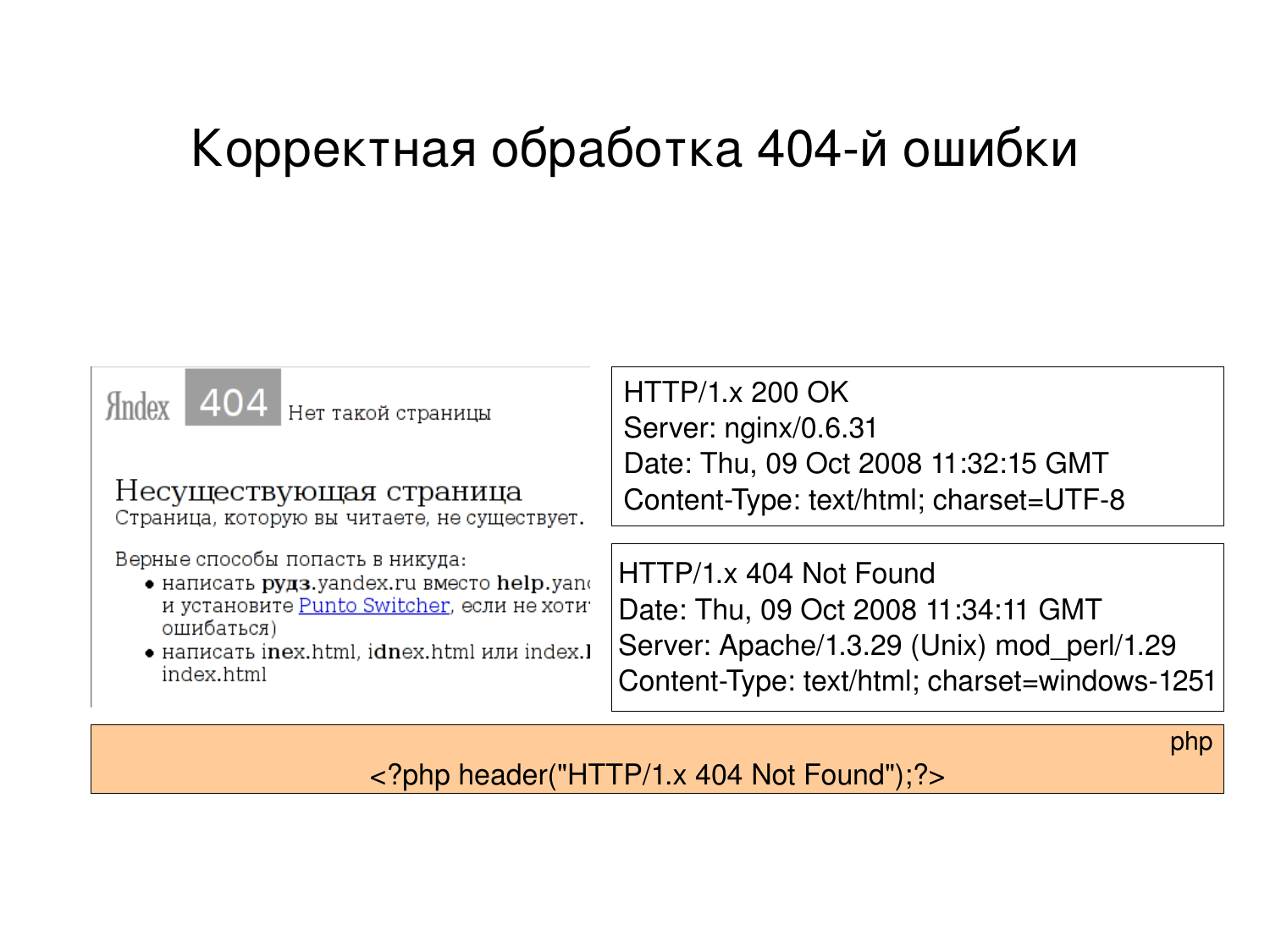### Дата последнего изменения страницы



?>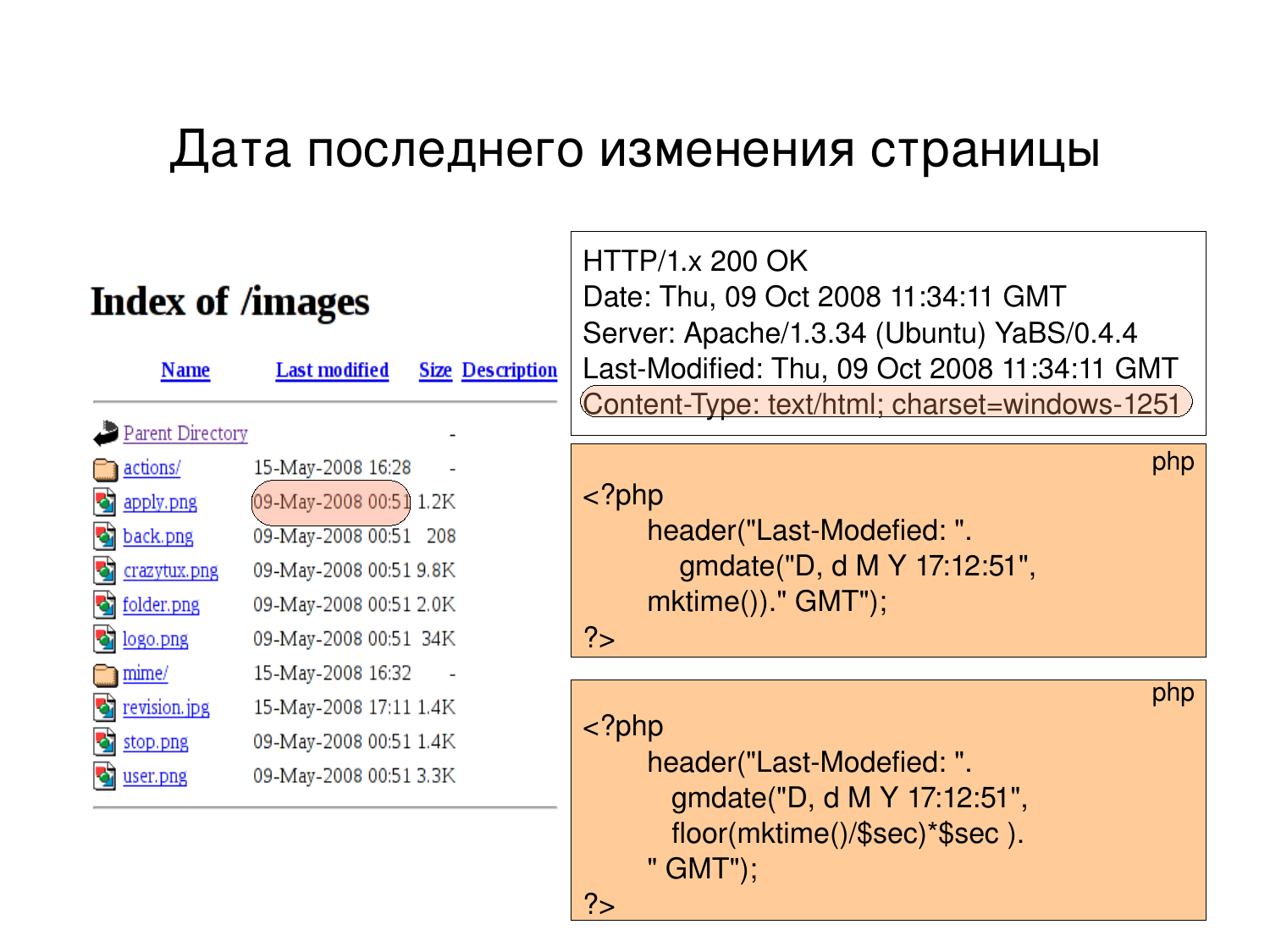# ID сессии в URL

al/index.php?PHPSESSID=b6cc692662781631a300ab34b3a72f88

.htaccess

php\_flag session.use\_cookies On php\_flag session.use\_only\_cookies On php\_value session.use\_trans\_sid 0

il/index.php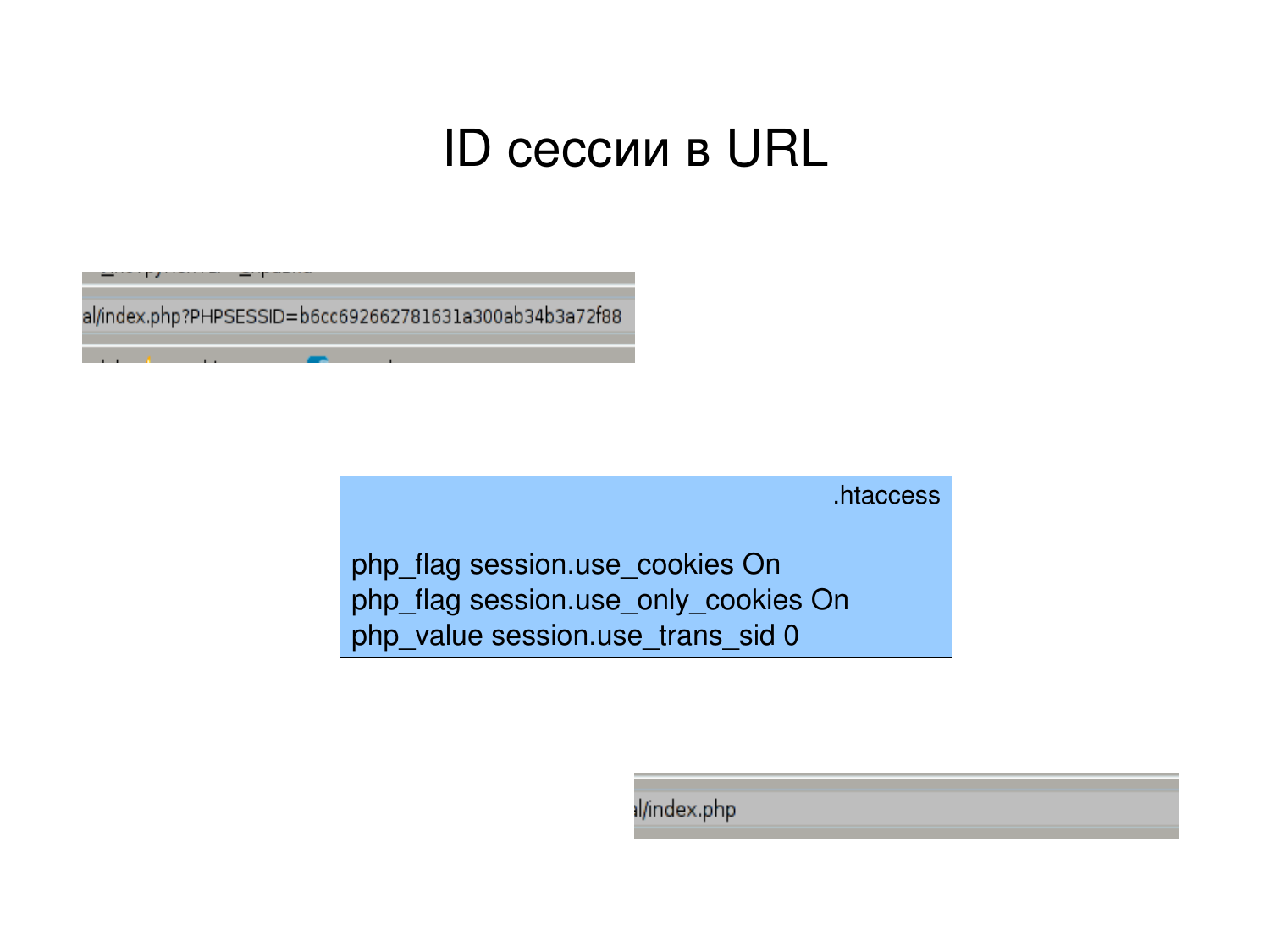# Кодировка документа



<meta http-equiv="Content-Type" content="text/html; charset=utf-8">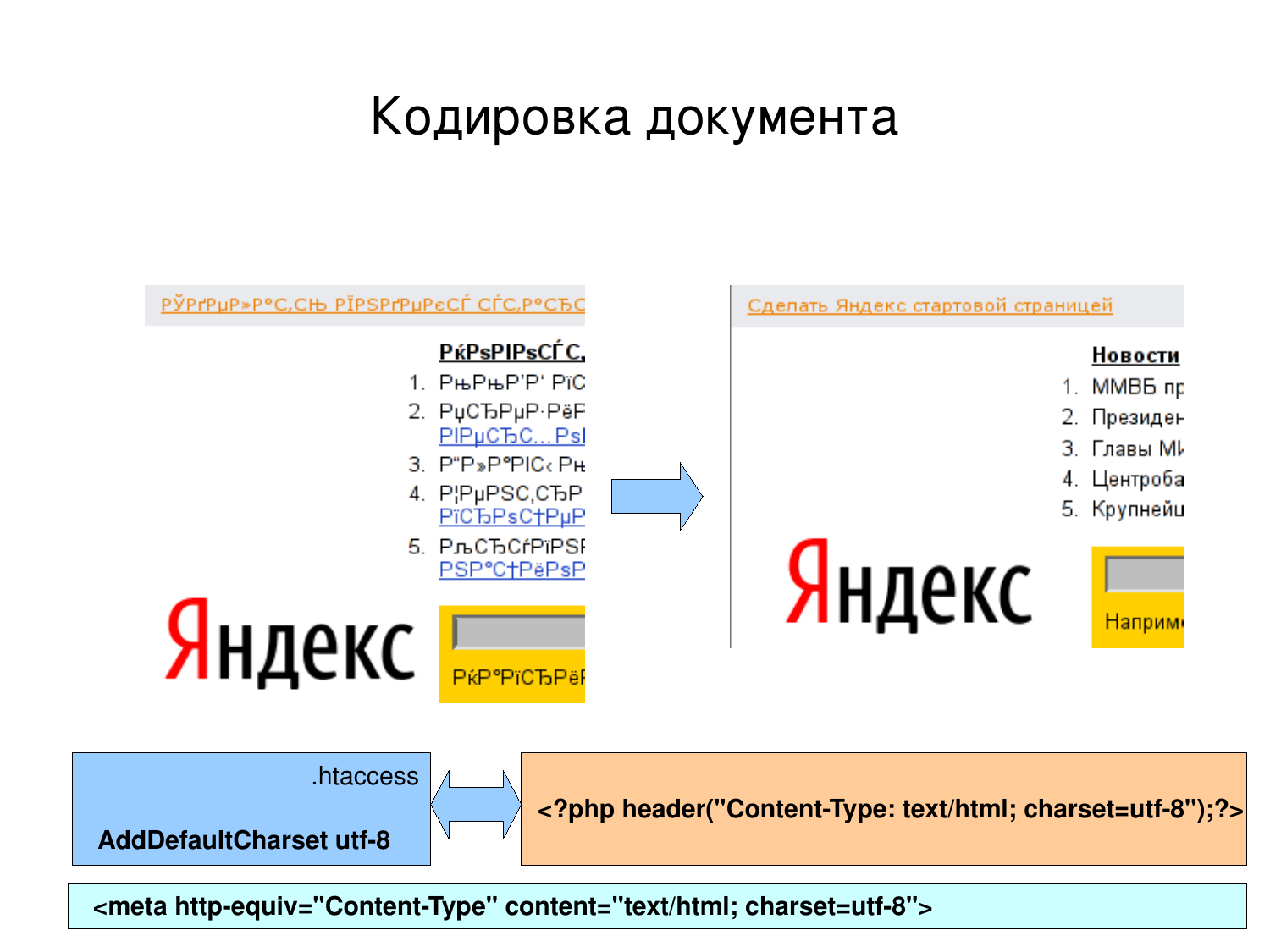# Редирект на «www»

### http://yandex.ru